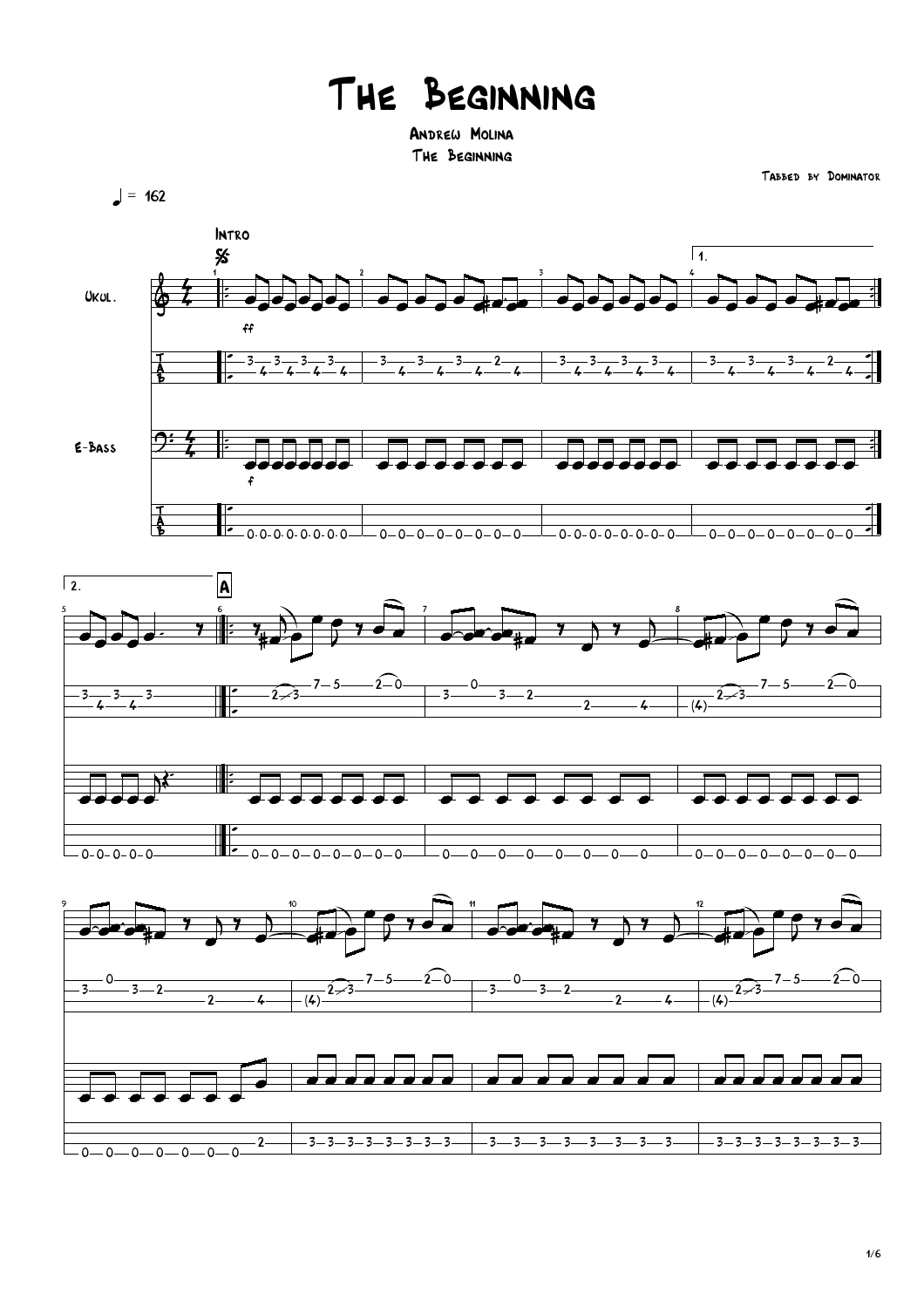

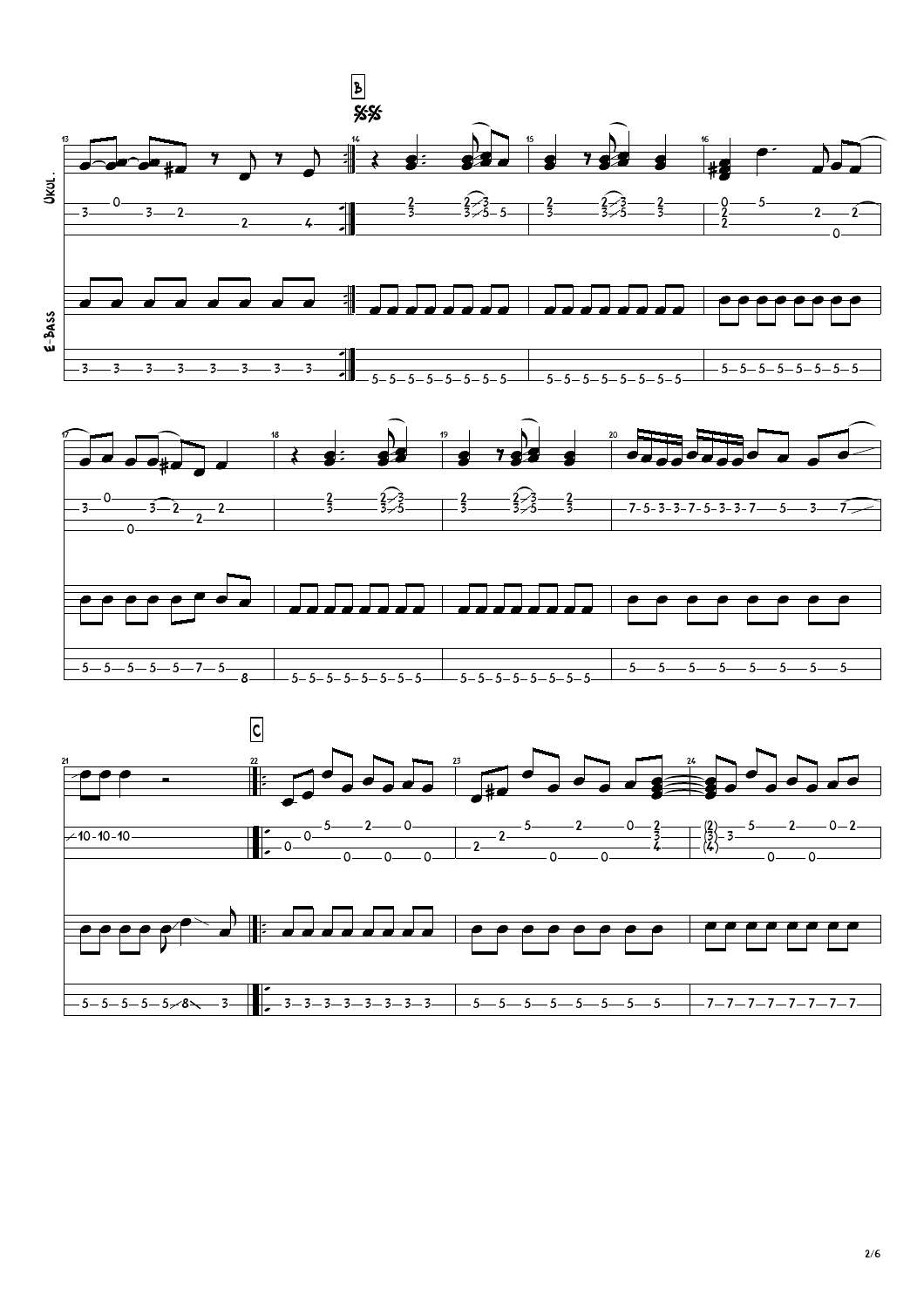



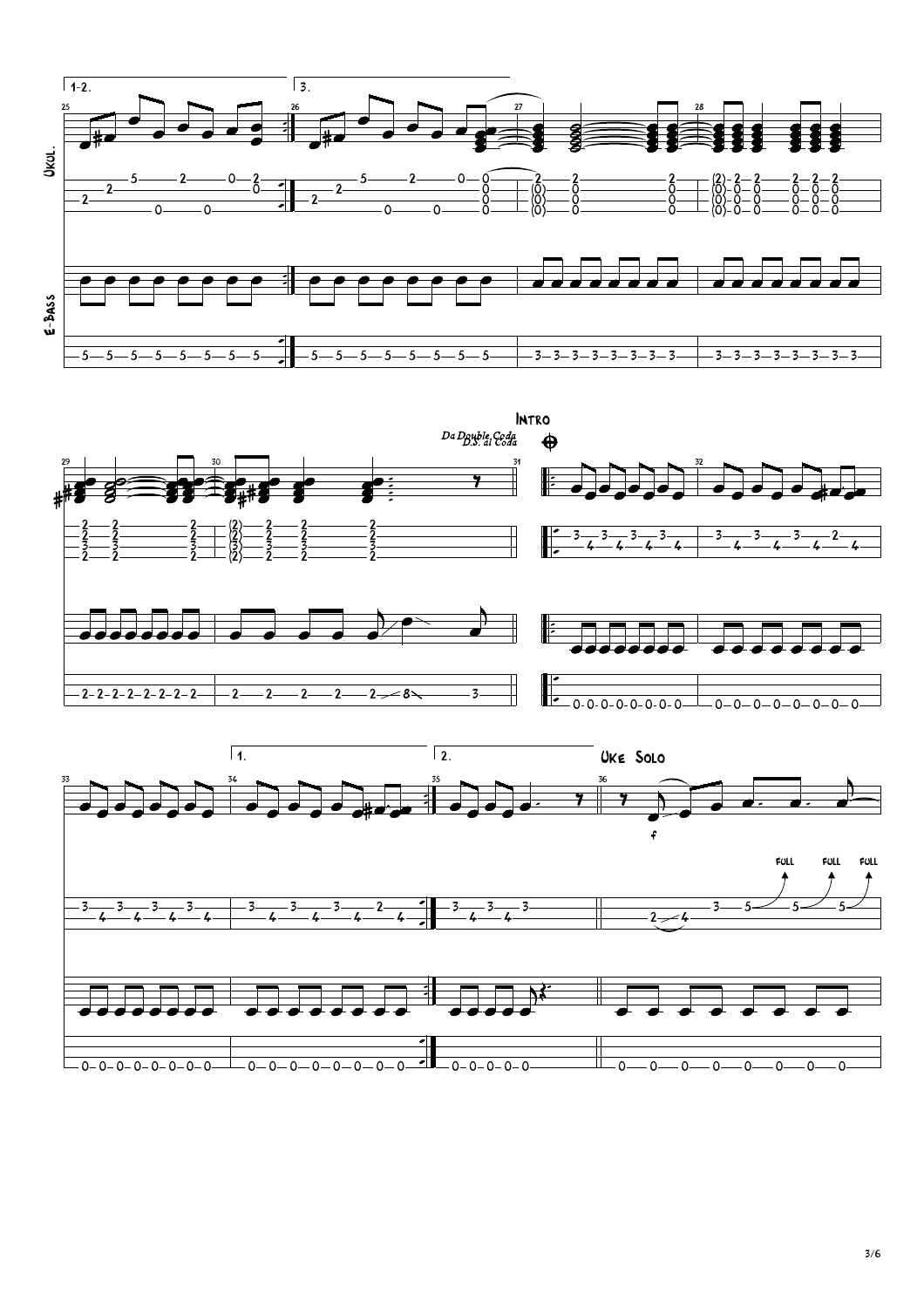

4/6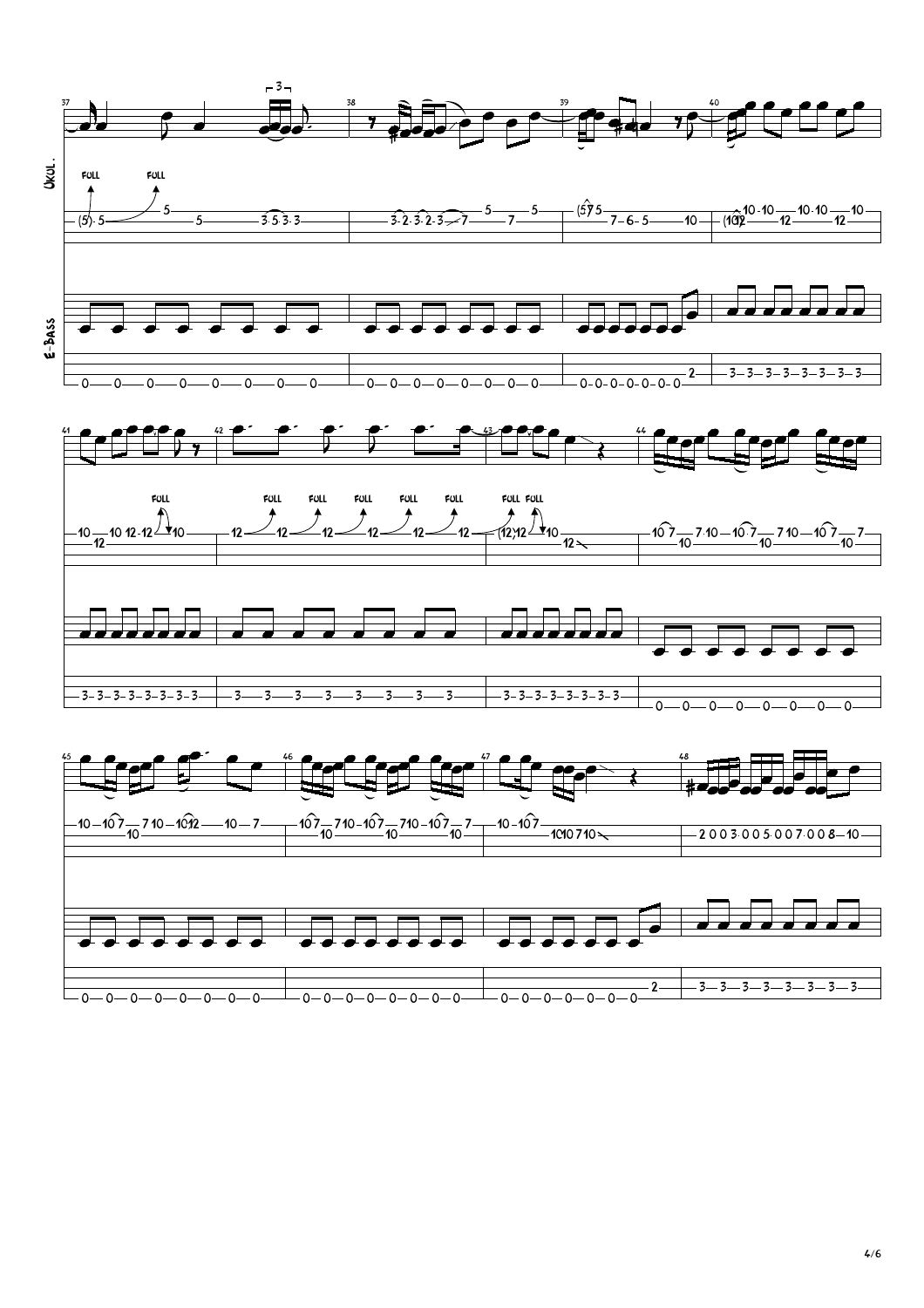```
Da Segno Segno
```